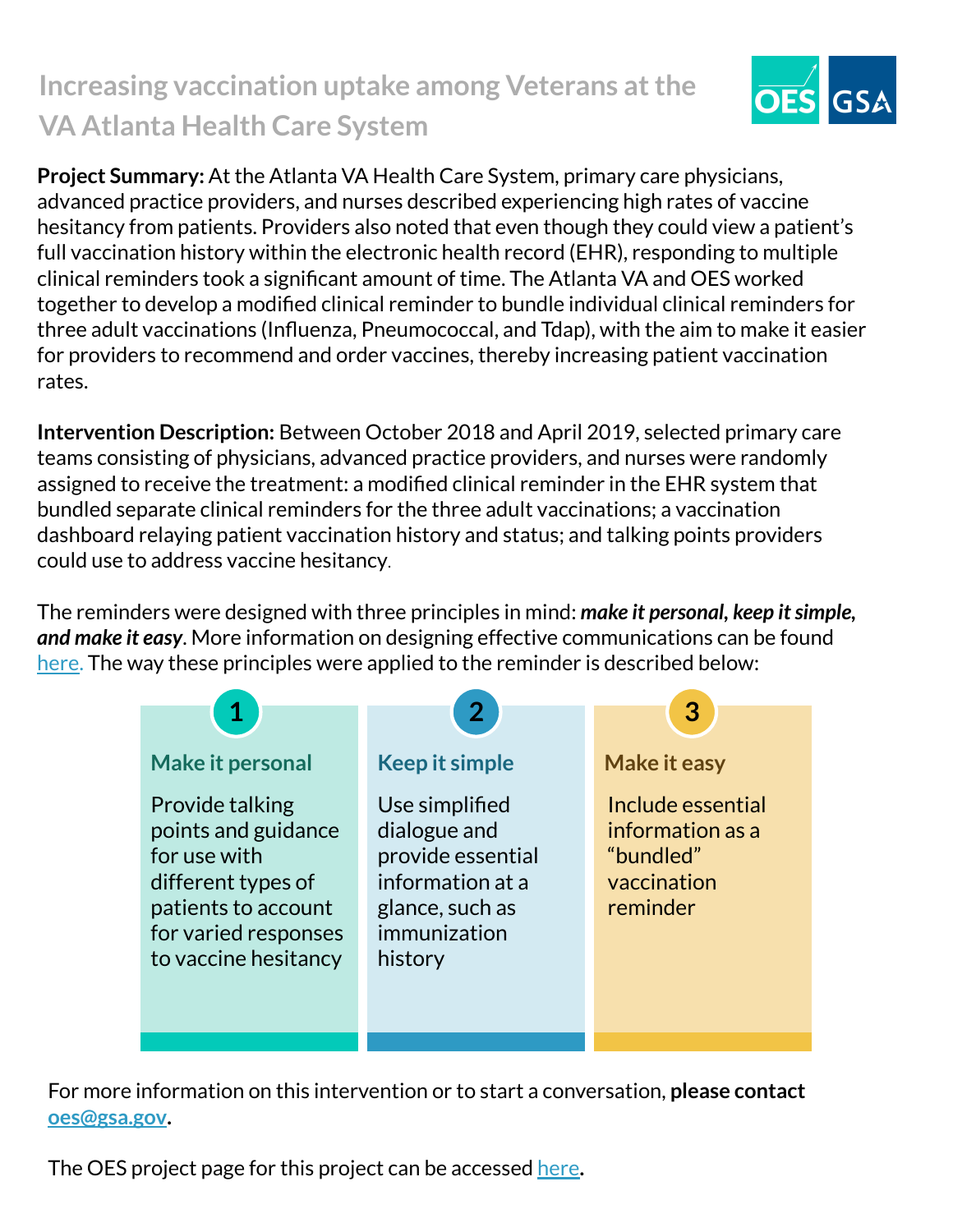## **Re-designed reminder**

VACCINATION DOCUMENTATION

```
I Your patient is DUE for the following vaccines: Click box to review the clinical reminder
  findings.
U Click here to view IMMUNIZATION HISTORY
\Box Click here to review a summary of VHA guidance for these vaccines.
                          ***INSTRUCTIONS***
Use language that assumes the patient will get vaccinated - "It is time for your X shot today"
```
Use simplified dialogue and an immunization dashboard

| W Your patient is DUE for the following vaccines: Click box to review the clinical reminder<br>findings. |             |  |         |                                         |  |  |  |  |  |  |
|----------------------------------------------------------------------------------------------------------|-------------|--|---------|-----------------------------------------|--|--|--|--|--|--|
| CLINICAL REMINDERS DUE                                                                                   |             |  |         |                                         |  |  |  |  |  |  |
|                                                                                                          |             |  |         | --STATUS-- -- DUE DATE-- -- LAST DONE-- |  |  |  |  |  |  |
| Pneumococcal PCV13 (Prevnar13)                                                                           | DUE NOW     |  | DUE NOW | unknown                                 |  |  |  |  |  |  |
| Tdap Immunization                                                                                        | DUE NOW     |  | DUE NOW | unknown                                 |  |  |  |  |  |  |
| CLINICAL REMINDERS SUMMARY                                                                               |             |  |         |                                         |  |  |  |  |  |  |
|                                                                                                          |             |  |         | --STATUS-- -- DUE DATE-- -- LAST DONE-- |  |  |  |  |  |  |
| Pneumococcal PCV13 (Prevnar13)                                                                           | DUE NOW     |  | DUE NOW | unknown                                 |  |  |  |  |  |  |
| Pneumococcal PPSV23 (Pneumovax)                                                                          | N/A         |  |         | 00/00/2007                              |  |  |  |  |  |  |
| Td Immunization                                                                                          | <b>DONE</b> |  |         | 05/21/2019                              |  |  |  |  |  |  |
| Tdap Immunization                                                                                        | DUE NOW     |  | DUE NOW | unknown                                 |  |  |  |  |  |  |

Include essential information in an easy to use way such as a "bundled" vaccination reminder

| IMMUNIZATION HISTORY                                      |                      |                                    |                   |
|-----------------------------------------------------------|----------------------|------------------------------------|-------------------|
| Immunization                                              |                      | Series Date Facility Reaction Info |                   |
| HEPATITIS B - SERIES #1 (HISTORIC* 06/26/2014 ATLANTA VA* |                      |                                    |                   |
| INFLUENZA (HISTORICAL)                                    | 11/24/2009 No Site   |                                    | < <c< td=""></c<> |
|                                                           | 09/20/2007 No Site   |                                    |                   |
| INFLUENZA, UNSPECIFIED FORMULATIO*                        | 07/05/2010 7th Floor |                                    |                   |
|                                                           | 11/24/2009 No Site   |                                    |                   |
|                                                           | 10/02/2009 Kroger    |                                    | <<                |
| NOVEL INFLUENZA-H1N1-09, ALL FORM* 11/24/2009 No Site     |                      |                                    | $<<$ $C$ $>$      |
| PNEUMOCOCCAL POLYSACCHARIDE PPV23 00/00/2007 No Site      |                      |                                    |                   |
|                                                           |                      | 03/15/2002 ATLANTA VA*             |                   |
|                                                           | 00/00/2002 No Site   |                                    |                   |
| TD(ADULT) UNSPECIFIED FORMULATION B 11/24/2009 No Site    |                      |                                    |                   |
| VARICELLA RECEIVED ELSEWHERE (HIS* 12/01/2009 PubliX      |                      |                                    |                   |

Provide essential information such as immunization history at a glance